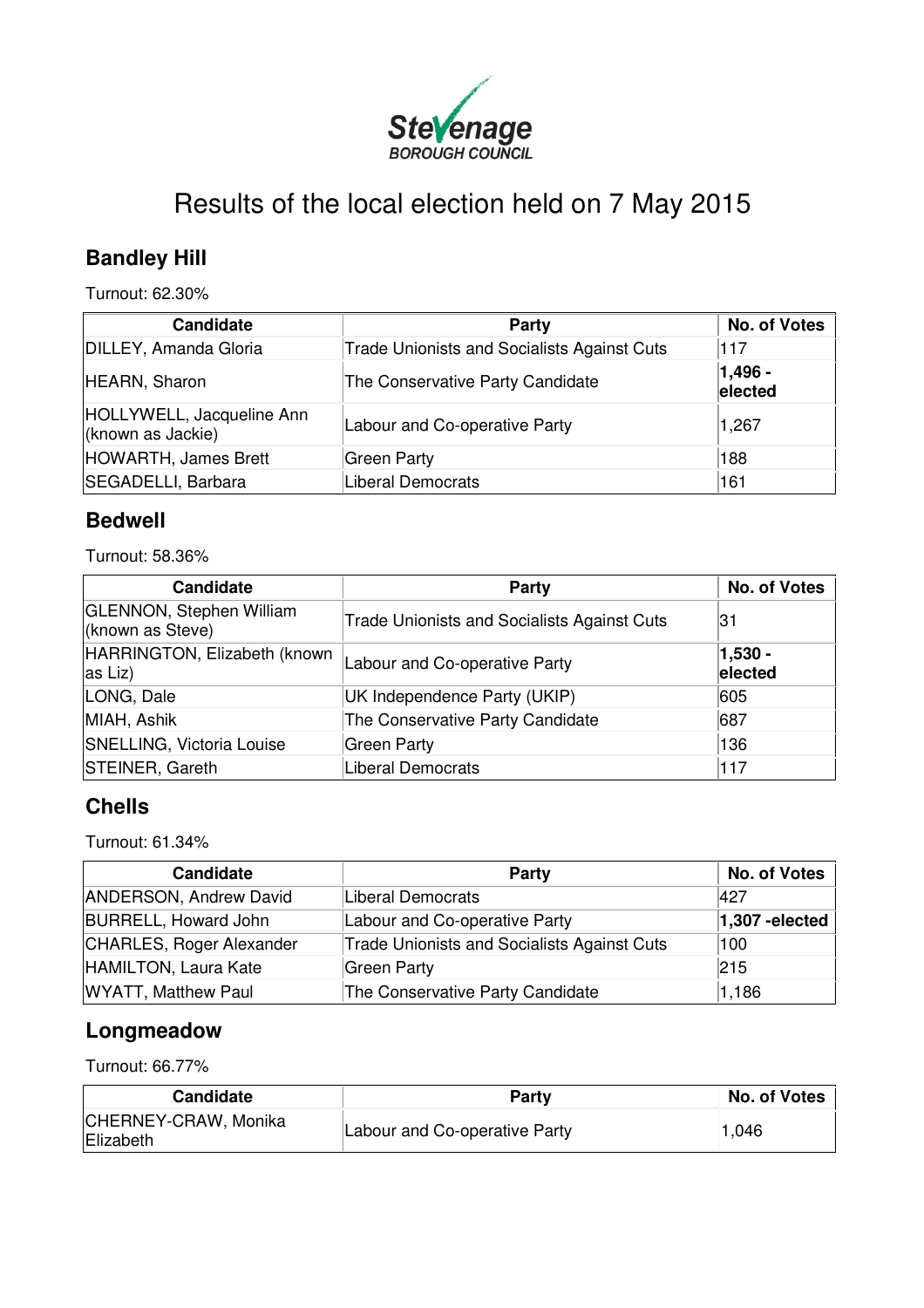|                            | HURST, Matthew Ashleigh Steven The Conservative Party Candidate | $ 1,283 -$<br>elected |
|----------------------------|-----------------------------------------------------------------|-----------------------|
| <b>KERR, Helen Dorothy</b> | <b>Trade Unionists and Socialists Against Cuts</b>              | 21                    |
| MALOCCO, Martin John       | Green Party                                                     | 179                   |
| <b>WILLIAMS, Mark</b>      | UK Independence Party (UKIP)                                    | 549                   |

#### **Manor**

Turnout: 71.92%

| <b>Candidate</b>                          | Party                            | <b>No. of Votes</b>   |
|-------------------------------------------|----------------------------------|-----------------------|
| <b>BLACKBURN, Marcus Michael</b><br>Grant | Green Party                      | 101                   |
| <b>CLARKE, Matthew</b>                    | The Conservative Party Candidate | 996                   |
| MCQUEEN, Ryan Andrew                      | Labour Party                     | 722                   |
| PARKER, Robin Gareth                      | Liberal Democrats                | $ 1,413 -$<br>elected |
| YARNOLD-FORRESTER, Peter                  | UK Independence Party (UKIP)     | 455                   |

### **Martins Wood**

Turnout: 61.87%

| <b>Candidate</b>                                | Party                                              | <b>No. of Votes</b>   |
|-------------------------------------------------|----------------------------------------------------|-----------------------|
| <b>GENTLEMAN, Mark Nathan</b><br>Simon          | <b>Trade Unionists and Socialists Against Cuts</b> | 88                    |
| <b>HEARN, Michael Steven</b>                    | The Conservative Party Candidate                   | 1,239                 |
| MEAD, Sarah Jane                                | Labour and Co-operative Party                      | $ 1,246 -$<br>elected |
| <b>WASHER, Patricia Louise</b>                  | Liberal Democrats                                  | 188                   |
| <b>WELCH, Stephen James (known</b><br>as Steve) | Green Party                                        | 179                   |

### **Old Town**

Turnout: 65.89%

| <b>Candidate</b>                                        | Party                                              | No. of Votes          |
|---------------------------------------------------------|----------------------------------------------------|-----------------------|
| <b>FRASER, James Robert Phillip</b>                     | The Conservative Party Candidate                   | $ 1,719 -$<br>elected |
| <b>PICKERSGILL, Mark</b>                                | <b>Trade Unionists and Socialists Against Cuts</b> | 32                    |
| SNELL, Matthew Benjamin Robert Liberal Democrats        |                                                    | 183                   |
| STURGES, Elizabeth Genevieve                            | Green Party                                        | 242                   |
| TESSIER, Hugh Clive Lauper                              | Labour and Co-operative Party                      | 1,468                 |
| YARNOLD-FORRESTER, Marilyn UK Independence Party (UKIP) |                                                    | 518                   |

### **Pin Green**

Turnout: 61.79%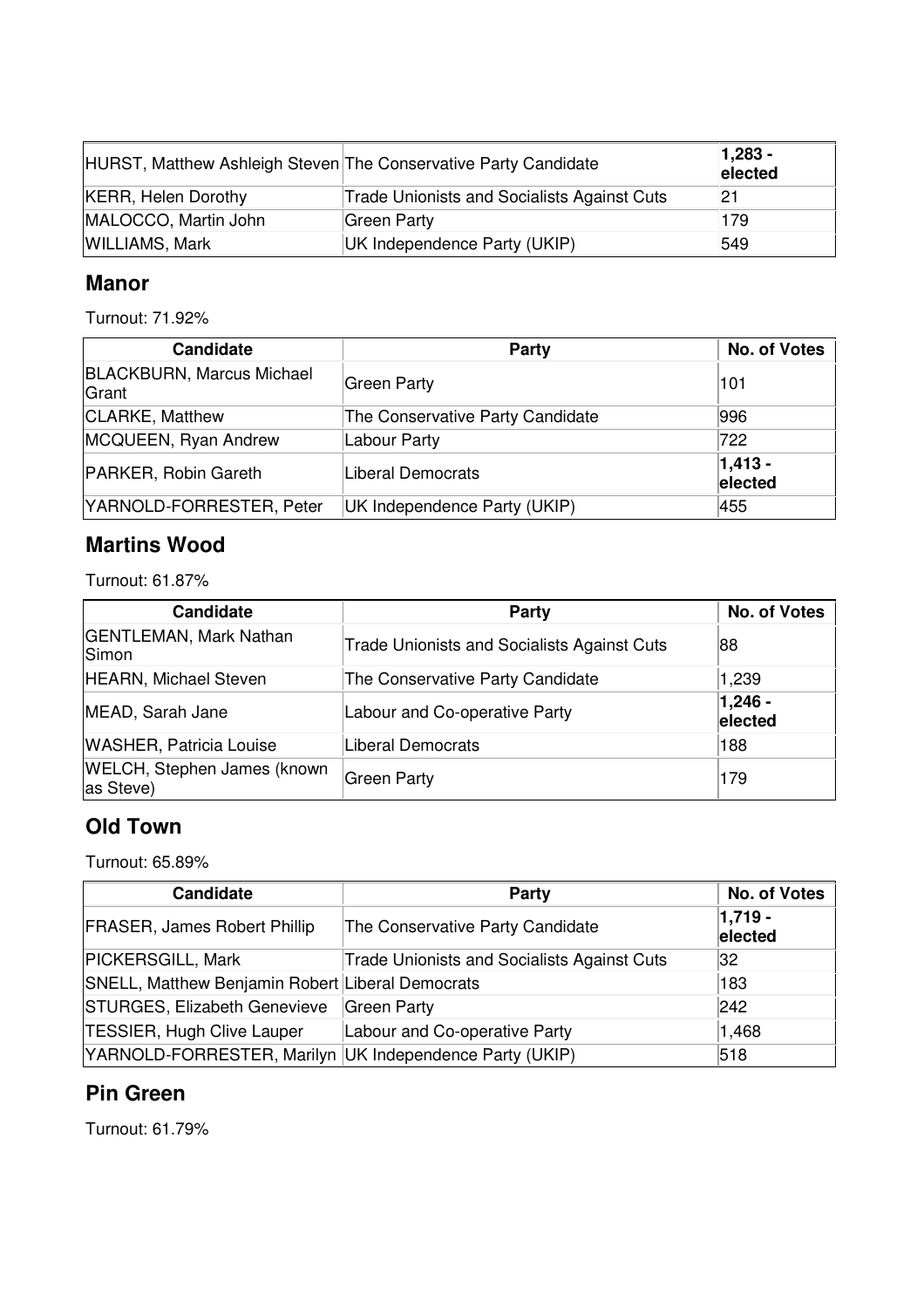| <b>Candidate</b>                              | Party                                              | No. of Votes         |
|-----------------------------------------------|----------------------------------------------------|----------------------|
| CLARE, Rhian Marie                            | <b>Trade Unionists and Socialists Against Cuts</b> | 31                   |
| <b>FRITH, Michelle Mary</b>                   | The Conservative Party Candidate                   | 973                  |
| JONES, Patricia                               | UK Independence Party (UKIP)                       | 548                  |
| LOVELACE, Victoria Miriam<br>(known as Vicky) | Green Party                                        | 194                  |
| <b>THOMAS, Jeannette Audrey</b>               | Labour and Co-operative Party                      | $1,268 -$<br>elected |

### **Roebuck**

Turnout: 62.21%

| <b>Candidate</b>                           | <b>Party</b>                                       | <b>No. of Votes</b> |
|--------------------------------------------|----------------------------------------------------|---------------------|
| BROWN, Debra Valerie Christine             | Liberal Democrats                                  | 123                 |
| CLARE, Bryan David                         | <b>Trade Unionists and Socialists Against Cuts</b> | 18                  |
| GABRIEL, Victoria Mary (known<br>as Vicky) | UK Independence Party (UKIP)                       | 614                 |
| GARDNER, John                              | Labour and Co-operative Party                      | $1,152$ - elected   |
| MITCHELL, Adam Joseph<br>Stephen           | The Conservative Party Candidate                   | 1,104               |
| WHITE, Graham Crawford                     | Green Party                                        | 154                 |

# **Shephall**

Turnout: 58.93%

| Candidate               | Party                                          | No. of Votes      |
|-------------------------|------------------------------------------------|-------------------|
| CLARE, Barbara Jane     | Trade Unionists and Socialists Against Cuts 42 |                   |
| MALOCCO, Michael Andrew | Green Party                                    | 148               |
| MOULD, Paul             | The Conservative Party Candidate               | 730               |
| WEBB, Ann               | Labour and Co-operative Party                  | $1,284 - elected$ |
| <b>WORDEN, Roy</b>      | UK Independence Party (UKIP)                   | 582               |

### **St Nicholas**

Turnout: 61.8%

| Candidate                         | Party                                          | No. of Votes      |
|-----------------------------------|------------------------------------------------|-------------------|
| <b>FARQUHARSON, Alexander</b>     | The Conservative Party Candidate               | 960               |
| <b>GENTLEMAN, Amber Elizabeth</b> | Trade Unionists and Socialists Against Cuts 29 |                   |
| RAYNOR, John Ralph                | Labour and Co-operative Party                  | $1,373$ - elected |
| <b>SNELL, Heather Mary</b>        | Liberal Democrats                              | 182               |
| STOCKER, Darren Paul John         | Green Party                                    | 141               |
| <b>WORDEN, Jessica</b>            | UK Independence Party (UKIP)                   | 554               |

# **Symonds Green**

Turnout: 63.8%